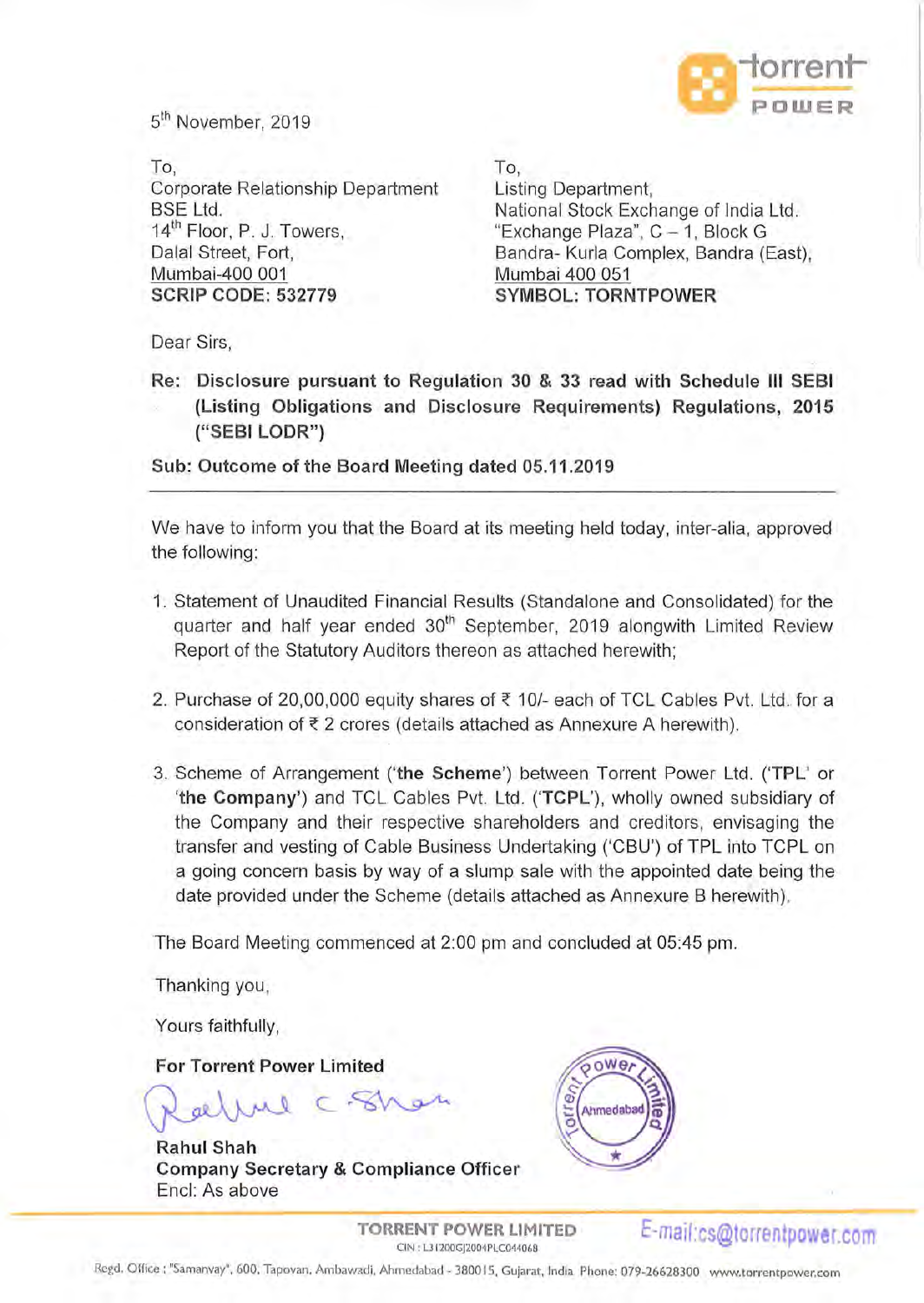

## Annexure A to letter dated 5<sup>th</sup> November 2019 **Acq uisition of equity shares of TCL Cables Pvt. Ltd.**

| Sr. No. | <b>Particulars</b>                                                                                                                                                                                                                                                                                   | <b>Details</b>                                                                                                                                                                                                                                                                       |
|---------|------------------------------------------------------------------------------------------------------------------------------------------------------------------------------------------------------------------------------------------------------------------------------------------------------|--------------------------------------------------------------------------------------------------------------------------------------------------------------------------------------------------------------------------------------------------------------------------------------|
| a)      | Name of the target entity, details in brief<br>such as size, turnover etc.                                                                                                                                                                                                                           | TCL Cables Pvt. Ltd. ("TCPL"), having main<br>object of, inter alia, carrying on business of<br>manufacturing and supply of power cables.<br>TCPL is a newly incorporated company.                                                                                                   |
| b)      | Whether the acquisition would fall within<br>related party transaction(s) and whether<br>the promoter / promoter<br>group / group<br>companies have any interest in the entity<br>being acquired? If yes, nature of interest<br>and details thereof and whether the same<br>is done at "arms length" | The proposed acquisition falls within the<br>related party transaction(s) and requisite<br>approval has been taken in this regard. None<br>of the promoter / promoter group / group<br>companies are interested in the entity being<br>acquired. The transaction is at arm's length. |
| c)      | Industry to which the entity being acquired<br>belongs                                                                                                                                                                                                                                               | Manufacture and sale of electrical cables.                                                                                                                                                                                                                                           |
| d)      | Objects<br>and<br>effects<br>of<br>acquisition<br>(including but not limited to, disclosure of<br>reasons for acquisition of target entity, if its<br>business is outside the main line of<br>business of the listed entity)                                                                         | Prior to purchase of equity shares, TCPL<br>was a step down wholly owned subsidiary of<br>the Company. After this acquisition, TCPL<br>will<br>direct<br>become<br>a<br>wholly<br>owned<br>subsidiary.                                                                               |
| e)      | Brief details of any governmental<br>or<br>regulatory approvals required for the<br>acquisition                                                                                                                                                                                                      | Not Applicable                                                                                                                                                                                                                                                                       |
| f)      | Indicative<br>period for completion<br>time<br>of the acquisition                                                                                                                                                                                                                                    | Approx. 1 month.                                                                                                                                                                                                                                                                     |
| g)      | Nature of consideration - whether cash<br>consideration or share swap and details of<br>the same                                                                                                                                                                                                     | Cash consideration.                                                                                                                                                                                                                                                                  |
| h)      | Cost of acquisition or the price at which<br>the shares are acquired                                                                                                                                                                                                                                 | ₹ 10 per equity share.                                                                                                                                                                                                                                                               |
| i)      | Percentage of shareholding<br>control<br>$\sqrt{2}$<br>acquired and / or number of shares<br>acquired;                                                                                                                                                                                               | 100% shareholding of TCPL is being acquired.                                                                                                                                                                                                                                         |
| j)      | Brief background about the entity acquired<br>in terms of products/line of business<br>acquired, date of incorporation, history of<br>last 3 years turnover, country in which the<br>acquired entity has presence and any<br>other significant information (in brief)                                | Products<br>business:<br>line<br>of<br>ä.<br>$\sqrt{ }$<br>Manufacturing<br>and<br>sale of electric<br>cables<br>Date of incorporation: 23rd October 2019<br>Turnover of last three years: Nil<br>Country in which TCPL has presence:<br>India                                       |



**TORRENT POWER LIMITED**  CIN : L3 I 200GJ2004PLC04406B

Regd. O ffice: "Samanvay", 600, Tapovan, Ambawadi, Ahmedabad - 380015, Gujarat, India Phone: 079-26628300 www.torrentpower.com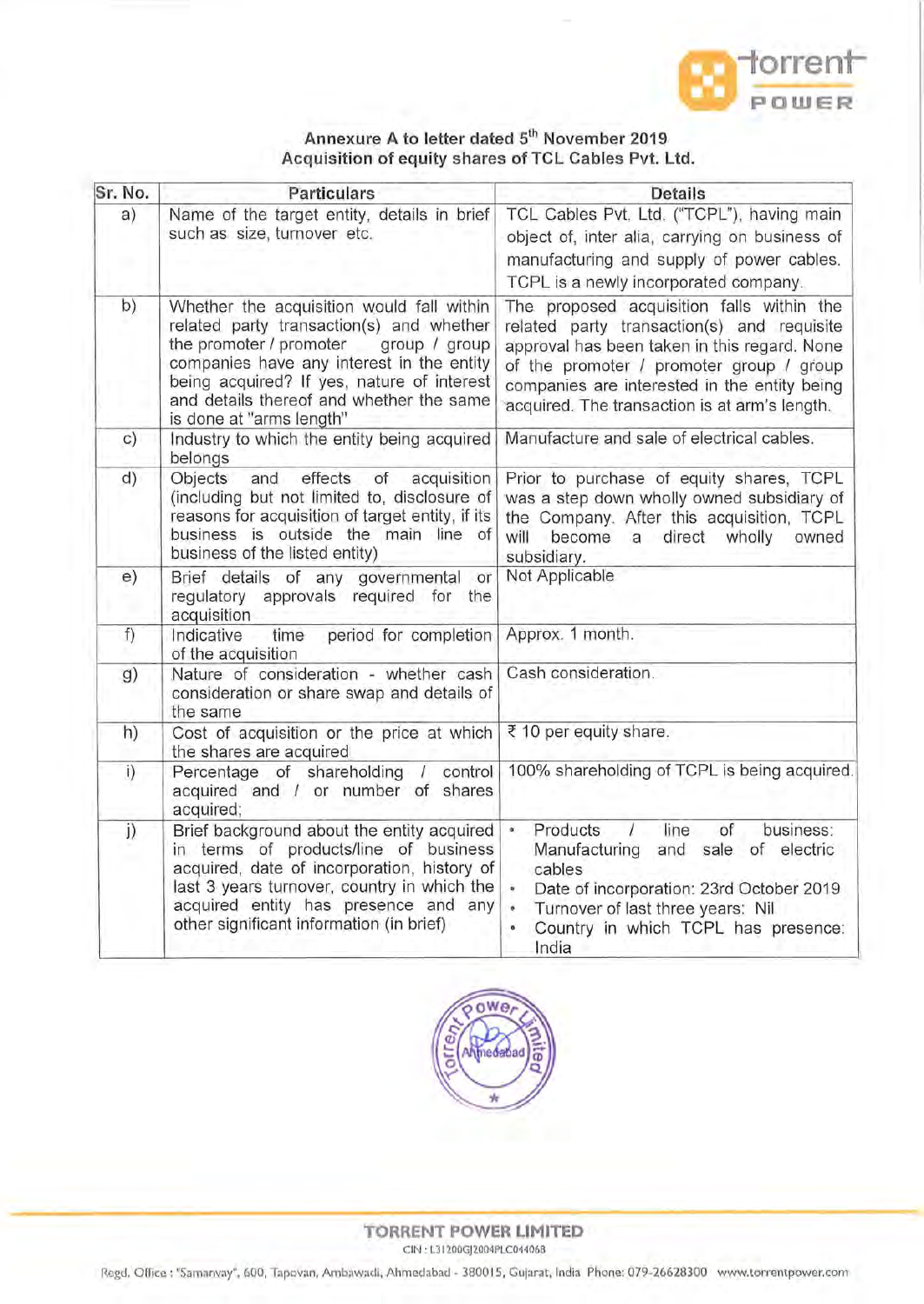

## Annexure B to letter dated 5<sup>th</sup> Nov 2019 **Scheme of Arrangement between Torrent Power Limited and TCL Cables Pvt. Ltd.**

| Particulars                                                                                                                                                                       | Details                                                                                                                                                                                                                                                                                                                                                                                                                                                                     |
|-----------------------------------------------------------------------------------------------------------------------------------------------------------------------------------|-----------------------------------------------------------------------------------------------------------------------------------------------------------------------------------------------------------------------------------------------------------------------------------------------------------------------------------------------------------------------------------------------------------------------------------------------------------------------------|
| The amount and percentage of the turnover<br>revenue or income and net worth<br>or<br>contributed by such unit or division of the<br>listed entity during the last financial year | For the FY 2018-19, the Cables Business<br>Undertaking ("CBU") contributed ₹ 359.57<br>crores (2.72% of the total income) to the<br>Company's total revenue from operations.<br>As at 30 <sup>th</sup> Sep 19, the CBU's net worth                                                                                                                                                                                                                                          |
|                                                                                                                                                                                   | was ₹ 209.89 crores (2.17 % of the total<br>net-worth) to the Company's total net<br>worth.                                                                                                                                                                                                                                                                                                                                                                                 |
| Date on which the agreement for sale has<br>been entered into                                                                                                                     | The Board approved on 5 Nov 19 a<br>Scheme of Arrangement between Torrent<br>Power Ltd. ("TPL") and TCL Cables Pvt.<br>Ltd. ("TCPL"), the wholly owned subsidiary<br>of the Company and their respective<br>shareholders and creditors envisaging the<br>transfer and vesting of CBU of TPL into<br>TCPL on a going concern basis by way of<br>a slump sale. The said Scheme is subject<br>to further approvals of regulatory<br>statutory authorities, as may be required. |
| The expected date of completion of sale /<br>disposal                                                                                                                             | The Scheme is subject to the approval of<br>various regulatory / statutory authorities<br>including Stock Exchanges, Hon'ble NCLT<br>and will be operative from the Effective<br>date as provided in the Scheme.                                                                                                                                                                                                                                                            |
| Consideration received from such sale /<br>disposal;                                                                                                                              | Upon the Scheme becoming effective,<br>cash consideration of Rs. 214.50 crores,<br>subject to adjustments as provided in the<br>Scheme.                                                                                                                                                                                                                                                                                                                                     |
| Brief details of buyers and whether any of the<br>thereof;                                                                                                                        | TCPL, the buyer, is a WOS of the<br>Company.                                                                                                                                                                                                                                                                                                                                                                                                                                |
| Whether the transaction would fall within<br>related party transactions?<br>length"                                                                                               | Yes. The transaction is between the<br>related parties as TCPL is the WOS of the<br>Company and it is on arm's length basis.<br>we,                                                                                                                                                                                                                                                                                                                                         |
|                                                                                                                                                                                   | buyers belong to the promoter / promoter<br>group/group companies. If yes, details<br>If yes, whether the same is done at "arm's                                                                                                                                                                                                                                                                                                                                            |

TORRENT POWER CIN: L31200GJ2004PLC044068